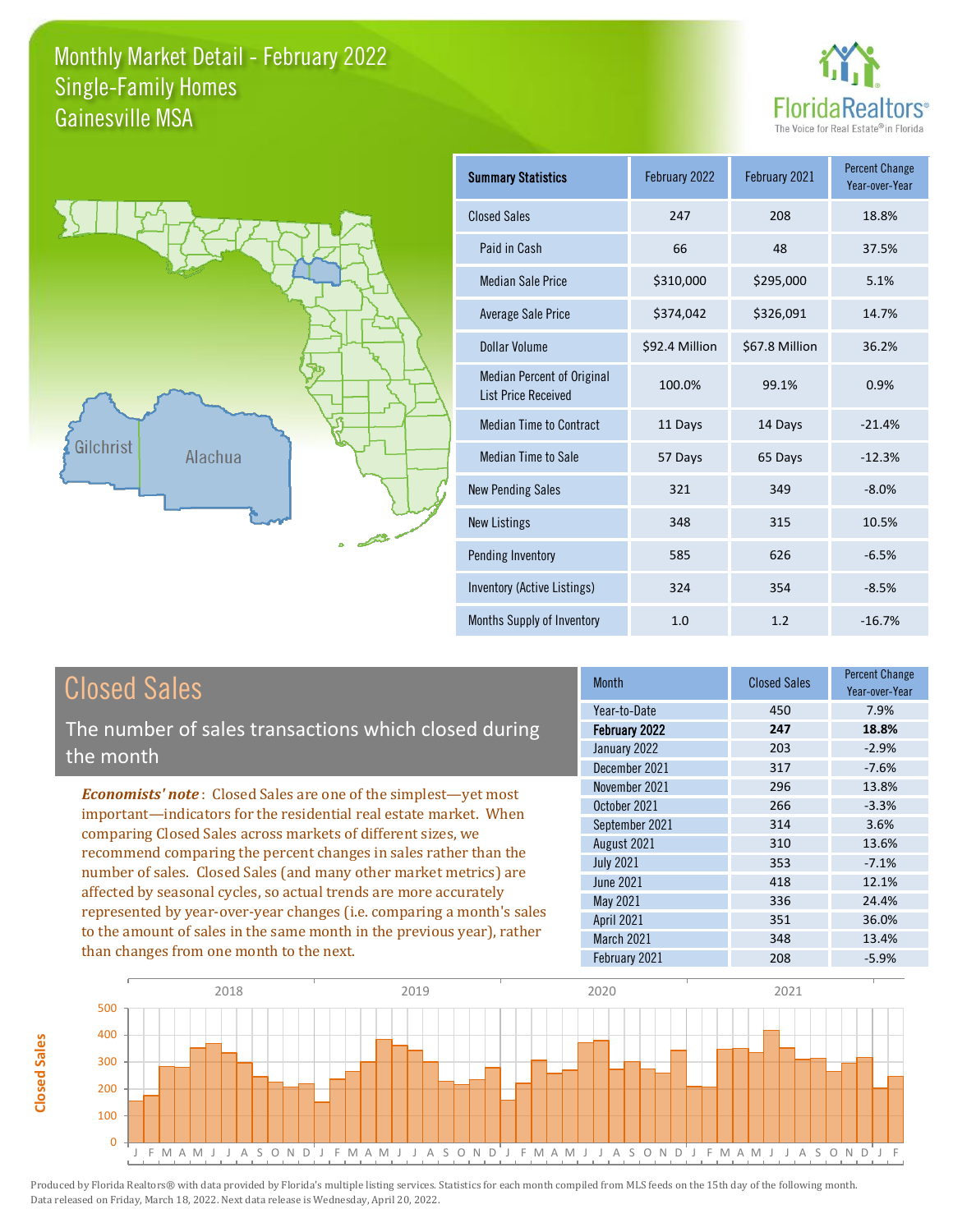

| Cash Sales                                                                     | <b>Month</b>      | <b>Cash Sales</b> | <b>Percent Change</b><br>Year-over-Year |
|--------------------------------------------------------------------------------|-------------------|-------------------|-----------------------------------------|
|                                                                                | Year-to-Date      | 119               | 36.8%                                   |
| The number of Closed Sales during the month in which                           | February 2022     | 66                | 37.5%                                   |
| buyers exclusively paid in cash                                                | January 2022      | 53                | 35.9%                                   |
|                                                                                | December 2021     | 67                | 13.6%                                   |
|                                                                                | November 2021     | 64                | 8.5%                                    |
|                                                                                | October 2021      | 57                | 14.0%                                   |
| <b>Economists' note:</b> Cash Sales can be a useful indicator of the extent to | September 2021    | 53                | 1.9%                                    |
| which investors are participating in the market. Why? Investors are            | August 2021       | 67                | 34.0%                                   |
| far more likely to have the funds to purchase a home available up front,       | <b>July 2021</b>  | 71                | 20.3%                                   |
| whereas the typical homebuyer requires a mortgage or some other                | June 2021         | 95                | 43.9%                                   |
| form of financing. There are, of course, many possible exceptions, so          | May 2021          | 73                | 102.8%                                  |
| this statistic should be interpreted with care.                                | <b>April 2021</b> | 73                | 52.1%                                   |



### Cash Sales as a Percentage of Closed Sales

The percentage of Closed Sales during the month which were Cash Sales

*Economists' note* : This statistic is simply another way of viewing Cash Sales. The remaining percentages of Closed Sales (i.e. those not paid fully in cash) each month involved some sort of financing, such as mortgages, owner/seller financing, assumed loans, etc.

| <b>Month</b>     | Percent of Closed  | <b>Percent Change</b> |
|------------------|--------------------|-----------------------|
|                  | Sales Paid in Cash | Year-over-Year        |
| Year-to-Date     | 26.4%              | 26.3%                 |
| February 2022    | 26.7%              | 15.6%                 |
| January 2022     | 26.1%              | 39.6%                 |
| December 2021    | 21.1%              | 22.7%                 |
| November 2021    | 21.6%              | $-4.8%$               |
| October 2021     | 21.4%              | 17.6%                 |
| September 2021   | 16.9%              | $-1.7%$               |
| August 2021      | 21.6%              | 18.0%                 |
| <b>July 2021</b> | 20.1%              | 29.7%                 |
| <b>June 2021</b> | 22.7%              | 28.2%                 |
| May 2021         | 21.7%              | 63.2%                 |
| April 2021       | 20.8%              | 11.8%                 |
| March 2021       | 21.8%              | 7.9%                  |
| February 2021    | 23.1%              | $-8.7%$               |

February 2021 **48** -14.3%

March 2021 76 76 22.6%

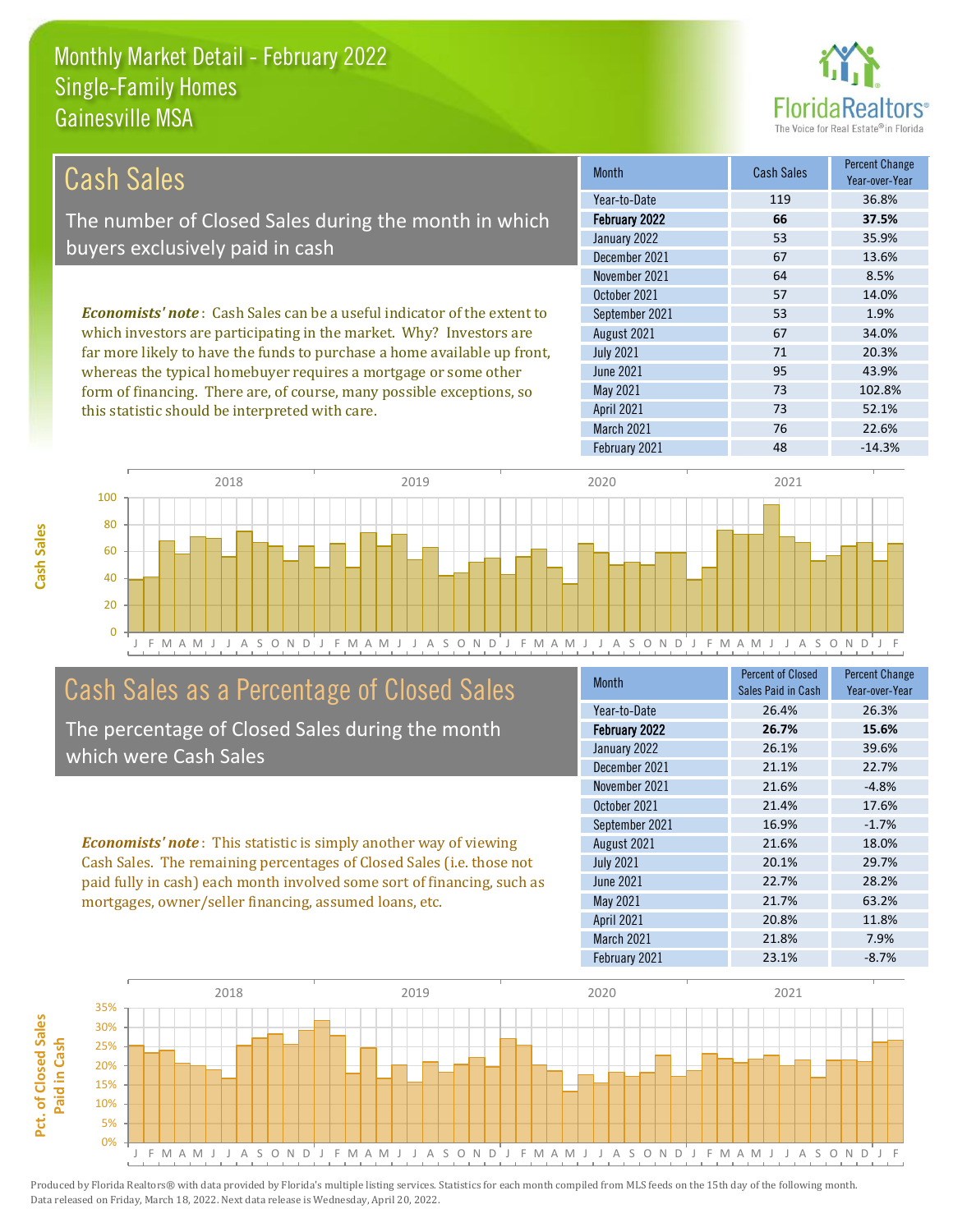

| <b>Median Sale Price</b>                                                  | <b>Month</b>      | <b>Median Sale Price</b> | <b>Percent Change</b><br>Year-over-Year |
|---------------------------------------------------------------------------|-------------------|--------------------------|-----------------------------------------|
|                                                                           | Year-to-Date      | \$300,000                | 3.5%                                    |
| The median sale price reported for the month (i.e. 50%                    | February 2022     | \$310,000                | 5.1%                                    |
| of sales were above and 50% of sales were below)                          | January 2022      | \$295,000                | 3.5%                                    |
|                                                                           | December 2021     | \$306,990                | 15.9%                                   |
|                                                                           | November 2021     | \$304,750                | 16.8%                                   |
| <b>Economists' note:</b> Median Sale Price is our preferred summary       | October 2021      | \$305,000                | 17.3%                                   |
| statistic for price activity because, unlike Average Sale Price, Median   | September 2021    | \$315,000                | 14.5%                                   |
| Sale Price is not sensitive to high sale prices for small numbers of      | August 2021       | \$309,900                | 24.0%                                   |
| homes that may not be characteristic of the market area. Keep in mind     | <b>July 2021</b>  | \$300,000                | 17.6%                                   |
| that median price trends over time are not always solely caused by        | June 2021         | \$310,000                | 15.5%                                   |
| changes in the general value of local real estate. Median sale price only | May 2021          | \$305,500                | 28.9%                                   |
| reflects the values of the homes that sold each month and the mix of      | <b>April 2021</b> | \$287,000                | 17.1%                                   |



## Average Sale Price

The average sale price reported for the month (i.e. total sales in dollars divided by the number of sales)

reflects the values of the homes that *sold* each month, and the mix of

the types of homes that sell can change over time.

*Economists' note* : Usually, we prefer Median Sale Price over Average Sale Price as a summary statistic for home prices. However, Average Sale Price does have its uses—particularly when it is analyzed alongside the Median Sale Price. For one, the relative difference between the two statistics can provide some insight into the market for higher-end homes in an area.

| <b>Month</b>     | <b>Average Sale Price</b> | <b>Percent Change</b><br>Year-over-Year |
|------------------|---------------------------|-----------------------------------------|
| Year-to-Date     | \$346,225                 | 9.8%                                    |
| February 2022    | \$374,042                 | 14.7%                                   |
| January 2022     | \$312,379                 | 2.6%                                    |
| December 2021    | \$344,774                 | 14.2%                                   |
| November 2021    | \$365,219                 | 22.6%                                   |
| October 2021     | \$334,673                 | 14.5%                                   |
| September 2021   | \$379,269                 | 19.4%                                   |
| August 2021      | \$330,327                 | 17.4%                                   |
| <b>July 2021</b> | \$339,065                 | 15.0%                                   |
| <b>June 2021</b> | \$339,849                 | 16.2%                                   |
| May 2021         | \$334,955                 | 23.6%                                   |
| April 2021       | \$338,166                 | 18.9%                                   |
| March 2021       | \$313,224                 | 14.2%                                   |
| February 2021    | \$326,091                 | 23.5%                                   |

March 2021 \$262,854 5.1% February 2021 **\$295,000** 24.0%



Produced by Florida Realtors® with data provided by Florida's multiple listing services. Statistics for each month compiled from MLS feeds on the 15th day of the following month. Data released on Friday, March 18, 2022. Next data release is Wednesday, April 20, 2022.

**Average Sale Price**

**Average Sale Price**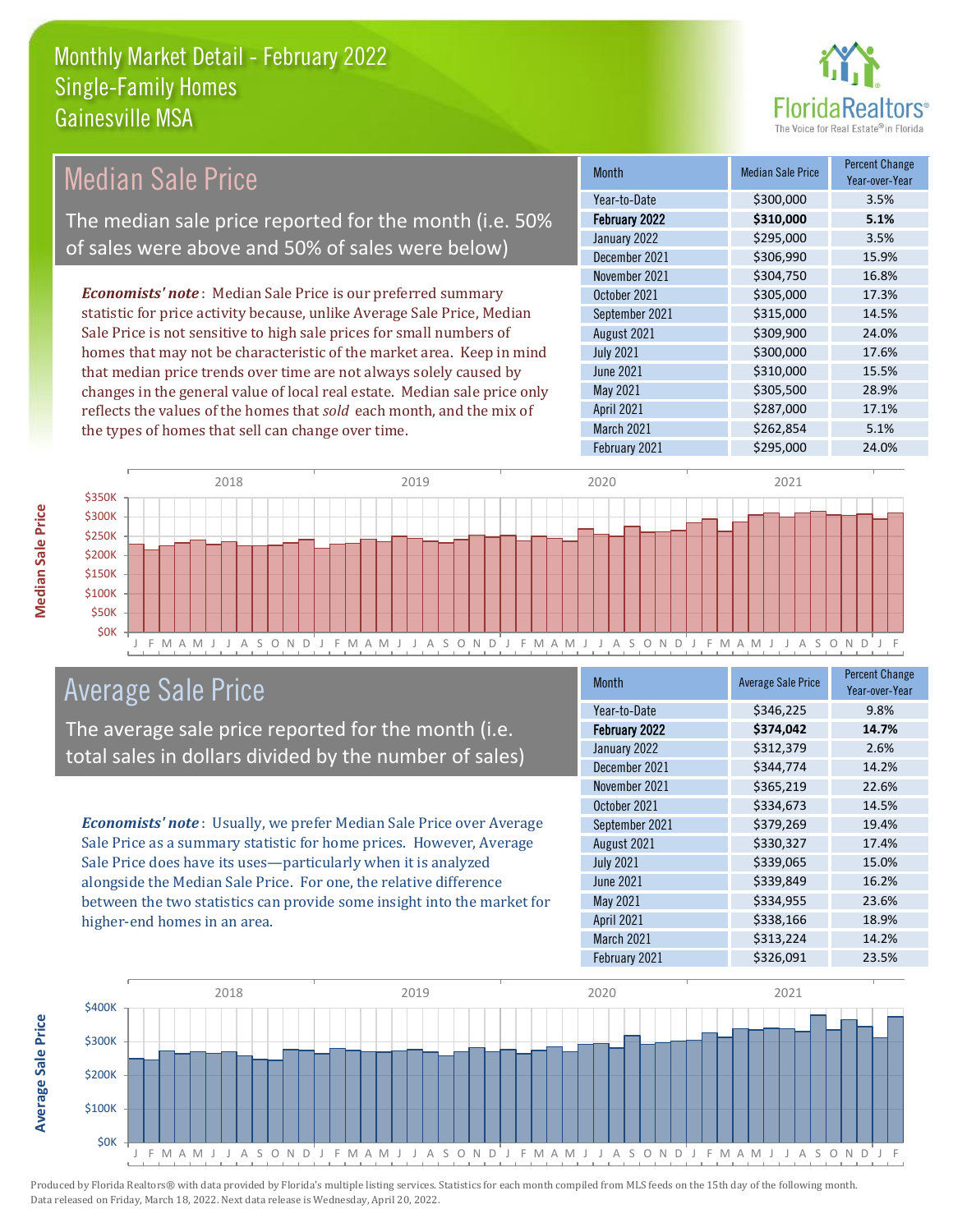

### Dollar Volume

The sum of the sale prices for all sales which closed during the month

*Economists' note* : Dollar Volume is simply the sum of all sale prices in a given time period, and can quickly be calculated by multiplying Closed Sales by Average Sale Price. It is a strong indicator of the health of the real estate industry in a market, and is of particular interest to real estate professionals, investors, analysts, and government agencies. Potential home sellers and home buyers, on the other hand, will likely be better served by paying attention to trends in the two components of Dollar Volume (i.e. sales and prices) individually.

| <b>Month</b>      | Dollar Volume   | <b>Percent Change</b><br>Year-over-Year |
|-------------------|-----------------|-----------------------------------------|
| Year-to-Date      | \$155.8 Million | 18.5%                                   |
| February 2022     | \$92.4 Million  | 36.2%                                   |
| January 2022      | \$63.4 Million  | $-0.3%$                                 |
| December 2021     | \$109.3 Million | 5.6%                                    |
| November 2021     | \$108.1 Million | 39.6%                                   |
| October 2021      | \$89.0 Million  | 10.8%                                   |
| September 2021    | \$119.1 Million | 23.7%                                   |
| August 2021       | \$102.4 Million | 33.3%                                   |
| <b>July 2021</b>  | \$119.7 Million | 6.8%                                    |
| <b>June 2021</b>  | \$142.1 Million | 30.2%                                   |
| May 2021          | \$112.5 Million | 53.8%                                   |
| <b>April 2021</b> | \$118.7 Million | 61.8%                                   |
| March 2021        | \$109.0 Million | 29.4%                                   |
| February 2021     | \$67.8 Million  | 16.2%                                   |



## Median Percent of Original List Price Received

The median of the sale price (as a percentage of the original list price) across all properties selling during the month

*Economists' note* : The Median Percent of Original List Price Received is useful as an indicator of market recovery, since it typically rises as buyers realize that the market may be moving away from them and they need to match the selling price (or better it) in order to get a contract on the house. This is usually the last measure to indicate a market has shifted from down to up, so it is what we would call a *lagging* indicator.

| <b>Month</b>      | Med. Pct. of Orig.         | <b>Percent Change</b> |
|-------------------|----------------------------|-----------------------|
|                   | <b>List Price Received</b> | Year-over-Year        |
| Year-to-Date      | 100.0%                     | 1.0%                  |
| February 2022     | 100.0%                     | 0.9%                  |
| January 2022      | 100.0%                     | 1.2%                  |
| December 2021     | 98.7%                      | $-0.1%$               |
| November 2021     | 100.0%                     | 1.9%                  |
| October 2021      | 100.0%                     | 1.7%                  |
| September 2021    | 100.0%                     | 1.4%                  |
| August 2021       | 100.0%                     | 1.3%                  |
| <b>July 2021</b>  | 100.0%                     | 1.7%                  |
| June 2021         | 100.0%                     | 2.1%                  |
| May 2021          | 100.0%                     | 2.0%                  |
| <b>April 2021</b> | 100.0%                     | 1.5%                  |
| <b>March 2021</b> | 100.0%                     | 2.6%                  |
| February 2021     | 99.1%                      | 1.4%                  |



Produced by Florida Realtors® with data provided by Florida's multiple listing services. Statistics for each month compiled from MLS feeds on the 15th day of the following month. Data released on Friday, March 18, 2022. Next data release is Wednesday, April 20, 2022.

Med. Pct. of Orig.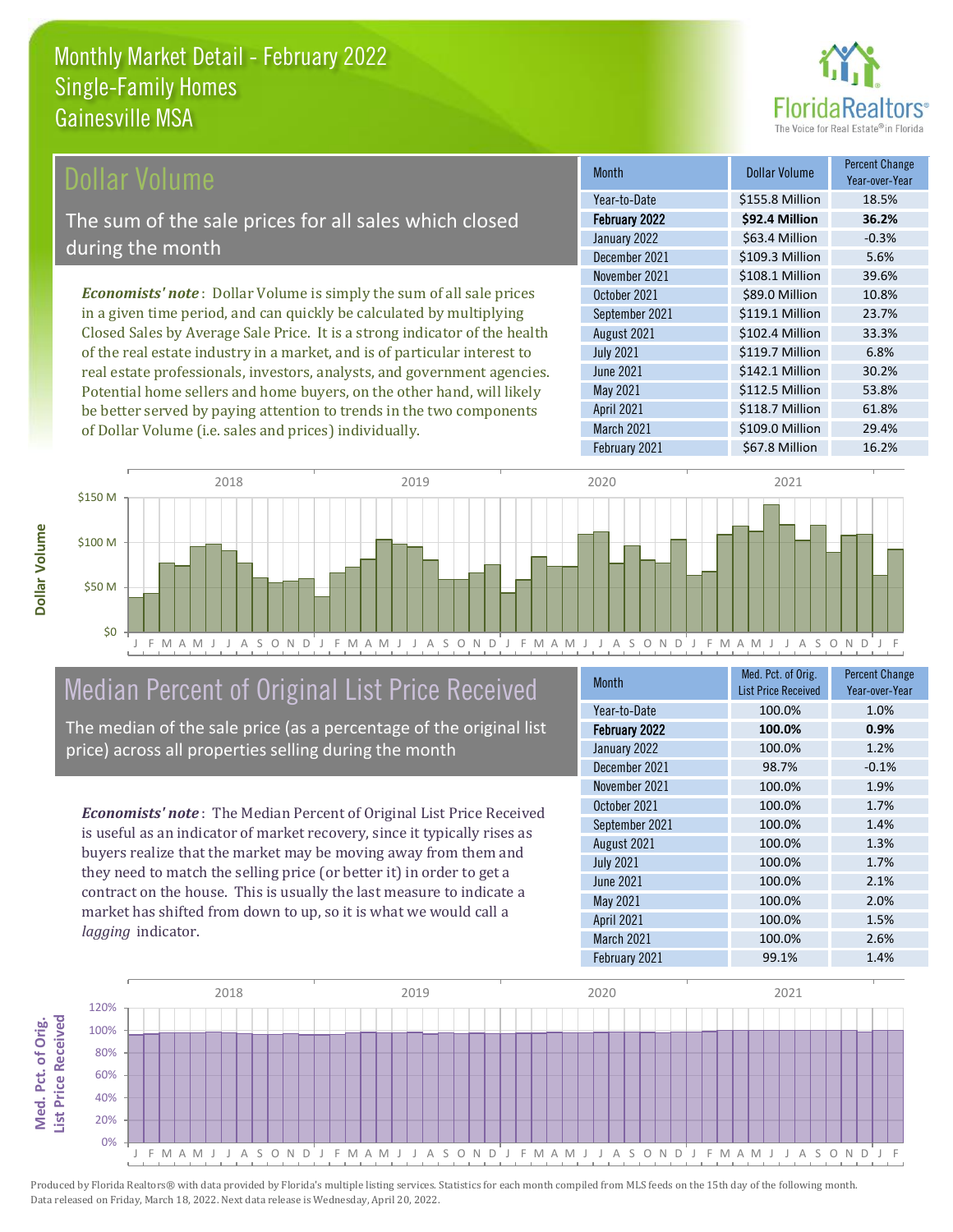

## Median Time to Contract

The median number of days between the listing date and contract date for all Closed Sales during the month

*Economists' note* : Like Time to Sale, Time to Contract is a measure of the length of the home selling process calculated for sales which closed during the month. The difference is that Time to Contract measures the number of days between the initial listing of a property and the signing of the contract which eventually led to the closing of the sale. When the gap between Median Time to Contract and Median Time to Sale grows, it is usually a sign of longer closing times and/or declining numbers of cash sales.

| <b>Month</b>     | Median Time to<br>Contract | <b>Percent Change</b><br>Year-over-Year |
|------------------|----------------------------|-----------------------------------------|
| Year-to-Date     | 13 Days                    | $-13.3%$                                |
| February 2022    | 11 Days                    | $-21.4%$                                |
| January 2022     | 19 Days                    | 26.7%                                   |
| December 2021    | 15 Days                    | $-28.6%$                                |
| November 2021    | 16 Days                    | $-27.3%$                                |
| October 2021     | 9 Days                     | $-40.0%$                                |
| September 2021   | 10 Days                    | $-50.0%$                                |
| August 2021      | 8 Days                     | $-46.7%$                                |
| <b>July 2021</b> | 5 Days                     | $-80.8%$                                |
| <b>June 2021</b> | 7 Days                     | $-77.4%$                                |
| May 2021         | 5 Days                     | $-79.2%$                                |
| April 2021       | 7 Days                     | $-63.2%$                                |
| March 2021       | 13 Days                    | $-53.6%$                                |
| February 2021    | 14 Days                    | $-60.0%$                                |



### Median Time to Sale

**Median Time to** 

**Median Time to** 

The median number of days between the listing date and closing date for all Closed Sales during the month

*Economists' note* : Time to Sale is a measure of the length of the home selling process, calculated as the number of days between the initial listing of a property and the closing of the sale. *Median* Time to Sale is the amount of time the "middle" property selling this month was on the market. That is, 50% of homes selling this month took *less* time to sell, and 50% of homes took *more* time to sell. Median Time to Sale gives a more accurate picture than Average Time to Sale, which can be skewed upward by small numbers of properties taking an abnormally long time to sell.

| <b>Month</b>      | <b>Median Time to Sale</b> | <b>Percent Change</b><br>Year-over-Year |
|-------------------|----------------------------|-----------------------------------------|
| Year-to-Date      | 63 Days                    | $-12.5%$                                |
| February 2022     | 57 Days                    | $-12.3%$                                |
| January 2022      | 70 Days                    | $-11.4%$                                |
| December 2021     | 64 Days                    | 0.0%                                    |
| November 2021     | 67 Days                    | $-2.9%$                                 |
| October 2021      | 57 Days                    | $-14.9%$                                |
| September 2021    | 61 Days                    | $-7.6%$                                 |
| August 2021       | 54 Days                    | $-15.6%$                                |
| <b>July 2021</b>  | 54 Days                    | $-31.6%$                                |
| June 2021         | 56 Days                    | $-29.1%$                                |
| May 2021          | 55 Days                    | $-24.7%$                                |
| <b>April 2021</b> | 54 Days                    | $-16.9%$                                |
| March 2021        | 60 Days                    | $-18.9%$                                |
| February 2021     | 65 Days                    | $-28.6%$                                |

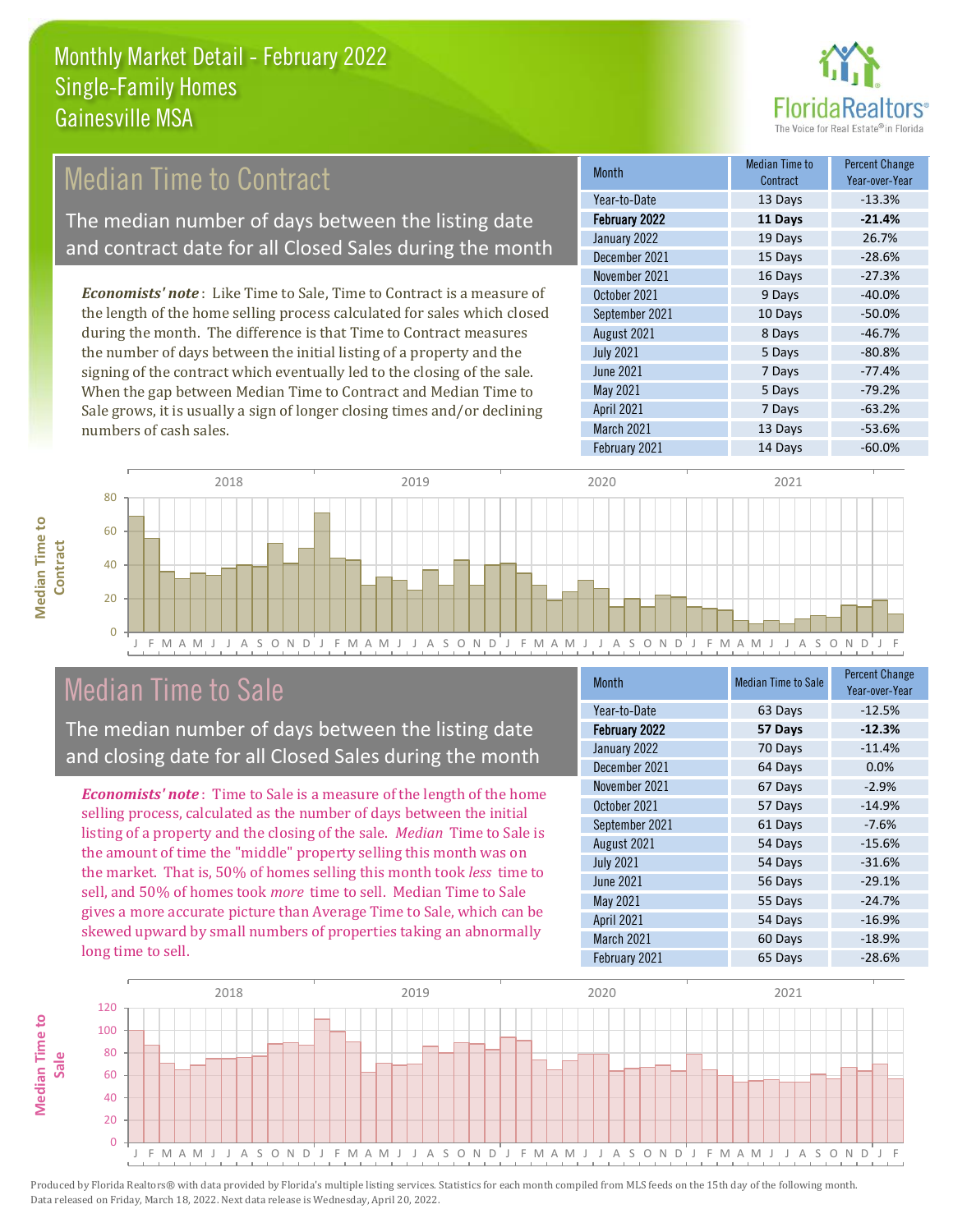

| <b>New Pending Sales</b>                                                       | <b>Month</b>      | <b>New Pending Sales</b> | <b>Percent Change</b><br>Year-over-Year |
|--------------------------------------------------------------------------------|-------------------|--------------------------|-----------------------------------------|
|                                                                                | Year-to-Date      | 646                      | 0.5%                                    |
| The number of listed properties that went under                                | February 2022     | 321                      | $-8.0\%$                                |
| contract during the month                                                      | January 2022      | 325                      | 10.5%                                   |
|                                                                                | December 2021     | 240                      | $-5.9%$                                 |
|                                                                                | November 2021     | 269                      | 1.9%                                    |
| <b>Economists' note</b> : Because of the typical length of time it takes for a | October 2021      | 316                      | 3.9%                                    |
| sale to close, economists consider Pending Sales to be a decent                | September 2021    | 305                      | 4.1%                                    |
| indicator of potential future Closed Sales. It is important to bear in         | August 2021       | 315                      | 1.3%                                    |
| mind, however, that not all Pending Sales will be closed successfully.         | <b>July 2021</b>  | 282                      | $-9.9%$                                 |
| So, the effectiveness of Pending Sales as a future indicator of Closed         | June 2021         | 347                      | $-11.0%$                                |
| Sales is susceptible to changes in market conditions such as the               | May 2021          | 395                      | 0.8%                                    |
| availability of financing for homebuyers and the inventory of                  | <b>April 2021</b> | 387                      | 31.2%                                   |



# New Listings

distressed properties for sale.

The number of properties put onto the market during the month

*Economists' note* : New Listings tend to rise in delayed response to increasing prices, so they are often seen as a lagging indicator of market health. As prices rise, potential sellers raise their estimations of value—and in the most recent cycle, rising prices have freed up many potential sellers who were previously underwater on their mortgages. Note that in our calculations, we take care to not include properties that were recently taken off the market and quickly relisted, since these are not really *new* listings.

| <b>Month</b>      | <b>New Listings</b> | <b>Percent Change</b><br>Year-over-Year |
|-------------------|---------------------|-----------------------------------------|
| Year-to-Date      | 655                 | 14.7%                                   |
| February 2022     | 348                 | 10.5%                                   |
| January 2022      | 307                 | 19.9%                                   |
| December 2021     | 220                 | $-8.3%$                                 |
| November 2021     | 230                 | 0.0%                                    |
| October 2021      | 294                 | $-5.2%$                                 |
| September 2021    | 304                 | $-5.3%$                                 |
| August 2021       | 343                 | 16.7%                                   |
| <b>July 2021</b>  | 386                 | 12.5%                                   |
| <b>June 2021</b>  | 399                 | 16.0%                                   |
| May 2021          | 420                 | 21.4%                                   |
| April 2021        | 404                 | 30.3%                                   |
| <b>March 2021</b> | 446                 | 6.2%                                    |
| February 2021     | 315                 | $-14.2%$                                |

March 2021 436 58.0% February 2021 **349** 2.3%



Pending Sales

**New Listings**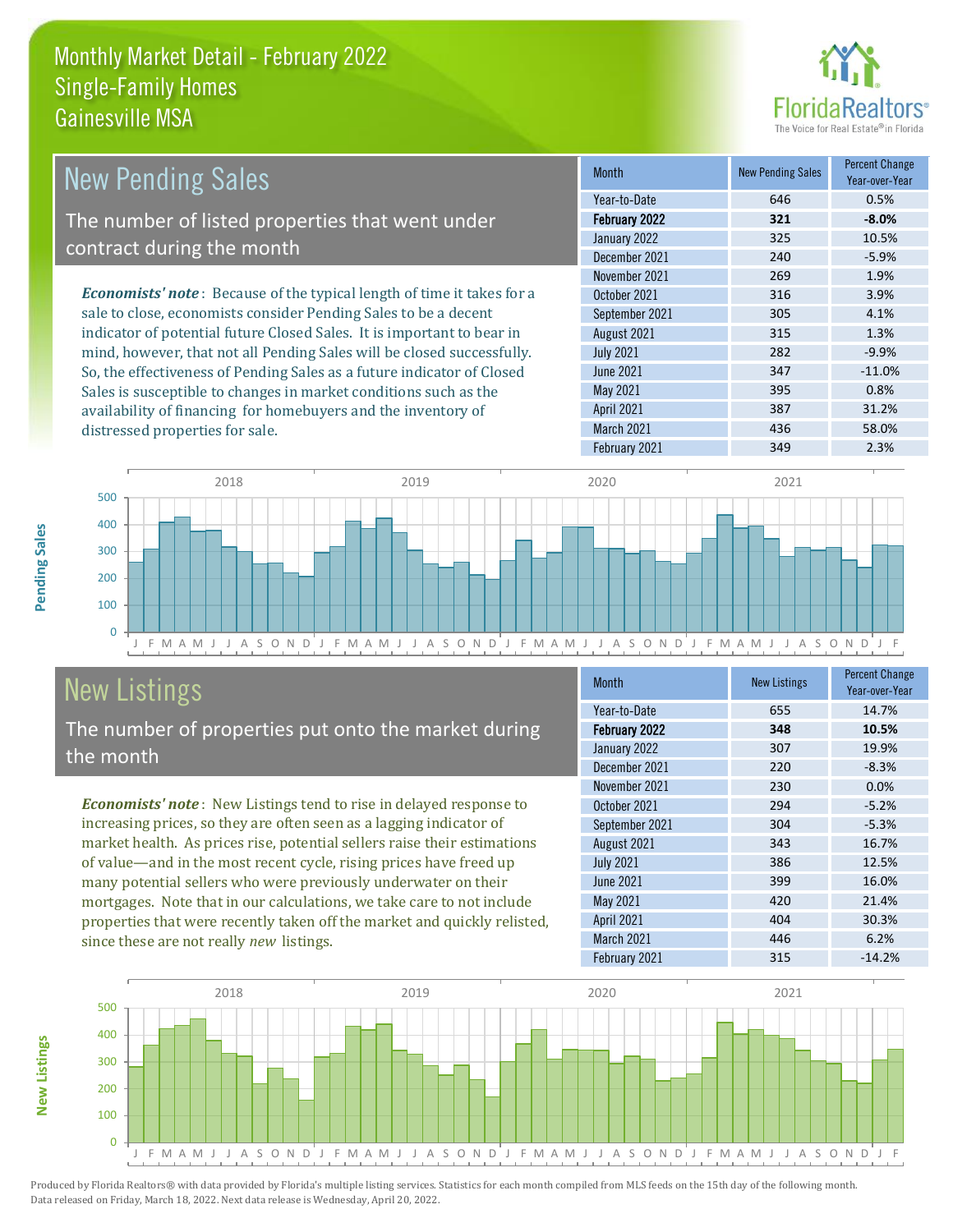

# *Economists' note* : There are a number of ways to define and calculate Inventory (Active Listings) The number of property listings active at the end of the month

Inventory. Our method is to simply count the number of active listings on the last day of the month, and hold this number to compare with the same month the following year. Inventory rises when New Listings are outpacing the number of listings that go off-market (regardless of whether they actually sell). Likewise, it falls when New Listings aren't keeping up with the rate at which homes are going off-market.

| <b>Month</b>             | Inventory | <b>Percent Change</b><br>Year-over-Year |
|--------------------------|-----------|-----------------------------------------|
| <b>YTD (Monthly Avg)</b> | 314       | $-19.0%$                                |
| February 2022            | 324       | $-8.5%$                                 |
| January 2022             | 303       | $-27.9%$                                |
| December 2021            | 331       | $-31.0%$                                |
| November 2021            | 366       | $-29.1%$                                |
| October 2021             | 421       | $-26.1%$                                |
| September 2021           | 530       | $-12.5%$                                |
| August 2021              | 578       | $-4.8%$                                 |
| <b>July 2021</b>         | 494       | $-21.6%$                                |
| June 2021                | 410       | $-35.0%$                                |
| May 2021                 | 376       | $-49.1%$                                |
| April 2021               | 374       | $-54.9%$                                |
| March 2021               | 356       | $-58.4%$                                |
| February 2021            | 354       | $-52.2%$                                |



## Months Supply of Inventory

An estimate of the number of months it will take to deplete the current Inventory given recent sales rates

*Economists' note* : MSI is a useful indicator of market conditions. The benchmark for a balanced market (favoring neither buyer nor seller) is 5.5 months of inventory. Anything higher is traditionally a buyers' market, and anything lower is a sellers' market. There is no single accepted way of calculating MSI. A common method is to divide current Inventory by the most recent month's Closed Sales count, but this count is a usually poor predictor of future Closed Sales due to seasonal cycles. To eliminate seasonal effects, we use the 12-month average of monthly Closed Sales instead.

| Month                    | <b>Months Supply</b> | <b>Percent Change</b><br>Year-over-Year |
|--------------------------|----------------------|-----------------------------------------|
| <b>YTD (Monthly Avg)</b> | 1.0                  | $-28.6%$                                |
| February 2022            | 1.0                  | $-16.7%$                                |
| January 2022             | 1.0                  | $-33.3%$                                |
| December 2021            | 1.1                  | $-35.3%$                                |
| November 2021            | 1.2                  | $-33.3%$                                |
| October 2021             | 1.4                  | $-33.3%$                                |
| September 2021           | 1.7                  | $-22.7%$                                |
| August 2021              | 1.9                  | $-17.4%$                                |
| <b>July 2021</b>         | 1.6                  | $-30.4%$                                |
| June 2021                | 1.3                  | $-45.8%$                                |
| May 2021                 | 1.2                  | $-57.1%$                                |
| April 2021               | 1.2                  | $-60.0%$                                |
| <b>March 2021</b>        | 1.2                  | $-61.3%$                                |
| February 2021            | 1.2                  | $-55.6%$                                |

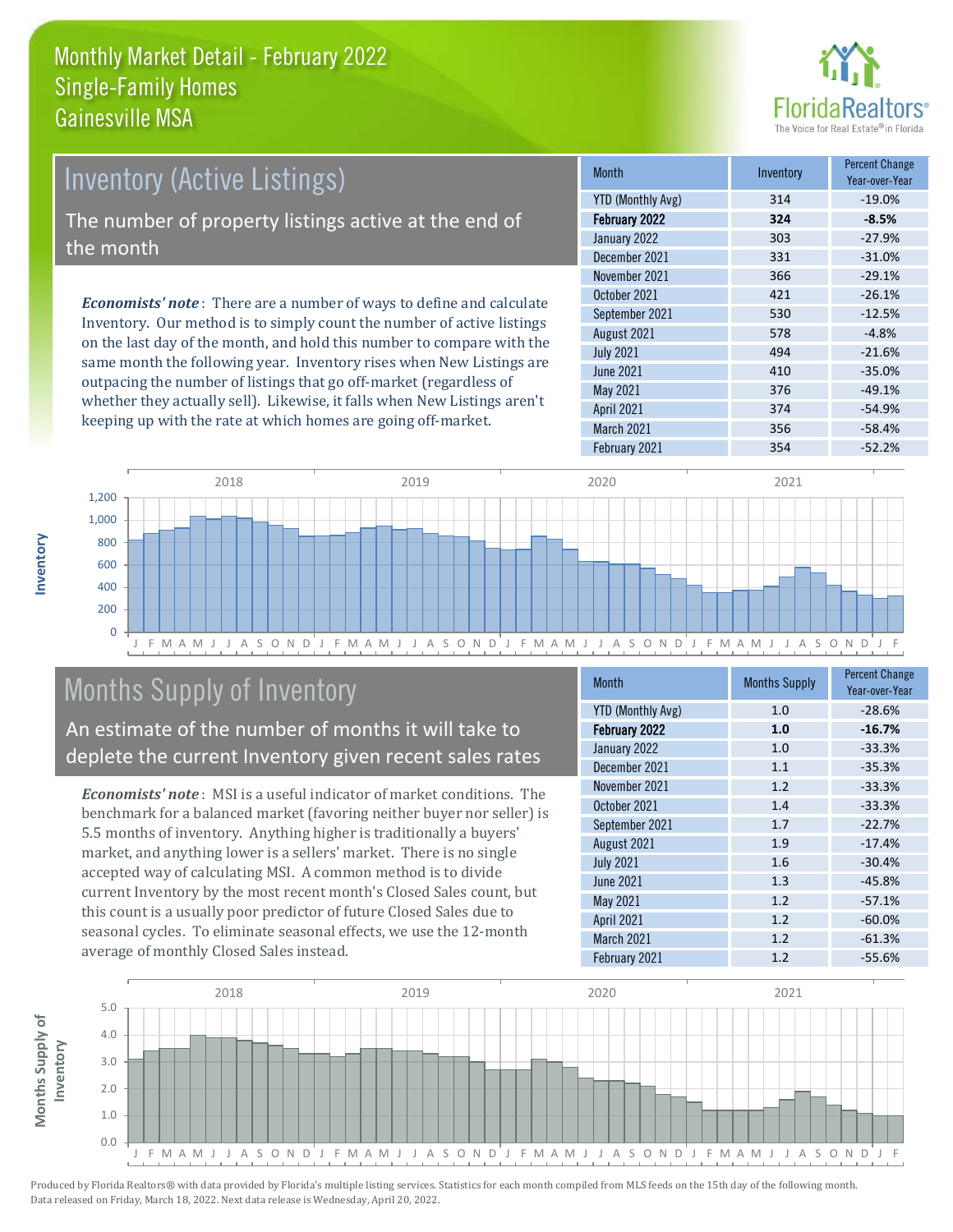

## Closed Sales by Sale Price

The number of sales transactions which closed during the month

*Economists' note:* Closed Sales are one of the simplest—yet most important—indicators for the residential real estate market. When comparing Closed Sales across markets of different sizes, we recommend comparing the percent changes in sales rather than the number of sales. Closed Sales (and many other market metrics) are affected by seasonal cycles, so actual trends are more accurately represented by year-over-year changes (i.e. comparing a month's sales to the amount of sales in the same month in the previous year), rather than changes from one month to the next.





### Median Time to Contract by Sale Price The median number of days between the listing date

and contract date for all Closed Sales during the month

*Economists' note* : Like Time to Sale, Time to Contract is a measure of the length of the home selling process calculated for sales which closed during the month. The difference is that Time to Contract measures the number of days between the initial listing of a property and the signing of the contract which eventually led to the closing of the sale. When the gap between Median Time to Contract and Median Time to Sale grows, it is usually a sign of longer closing times and/or declining numbers of cash sales.

| Sale Price            | <b>Median Time to</b><br>Contract | <b>Percent Change</b><br>Year-over-Year |
|-----------------------|-----------------------------------|-----------------------------------------|
| Less than \$50,000    | 13 Days                           | N/A                                     |
| $$50,000 - $99,999$   | 13 Days                           | $-77.2%$                                |
| $$100,000 - $149,999$ | 11 Days                           | 83.3%                                   |
| $$150,000 - $199,999$ | 9 Days                            | 50.0%                                   |
| \$200,000 - \$249,999 | 18 Days                           | 125.0%                                  |
| \$250,000 - \$299,999 | 8 Days                            | $-61.9%$                                |
| \$300,000 - \$399,999 | 18 Days                           | 28.6%                                   |
| \$400,000 - \$599,999 | 9 Days                            | $-40.0%$                                |
| \$600,000 - \$999,999 | 33 Days                           | $-63.7%$                                |
| \$1,000,000 or more   | 28 Days                           | N/A                                     |



Produced by Florida Realtors® with data provided by Florida's multiple listing services. Statistics for each month compiled from MLS feeds on the 15th day of the following month. Data released on Friday, March 18, 2022. Next data release is Wednesday, April 20, 2022.

**Median Time to Contract**

**Median Time to Contract**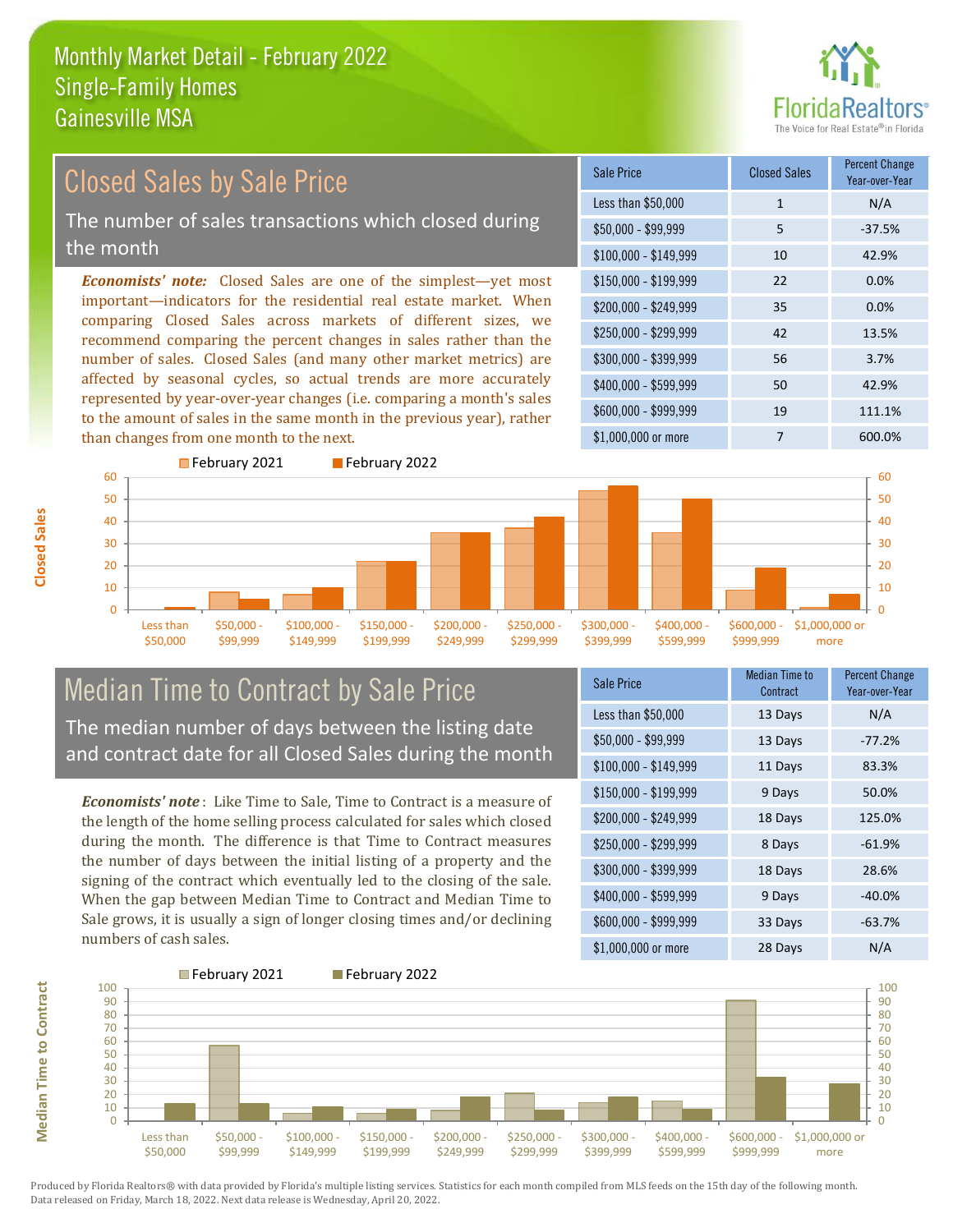

## New Listings by Initial Listing Price

The number of properties put onto the market during the month

*Economists' note:* New Listings tend to rise in delayed response to increasing prices, so they are often seen as a lagging indicator of market health. As prices rise, potential sellers raise their estimations of value—and in the most recent cycle, rising prices have freed up many potential sellers who were previously underwater on their mortgages. Note that in our calculations, we take care to not include properties that were recently taken off the market and quickly relisted, since these are not really *new* listings.





#### Inventory by Current Listing Price The number of property listings active at the end of the month

*Economists' note* : There are a number of ways to define and calculate Inventory. Our method is to simply count the number of active listings on the last day of the month, and hold this number to compare with the same month the following year. Inventory rises when New Listings are outpacing the number of listings that go off-market (regardless of whether they actually sell). Likewise, it falls when New Listings aren't keeping up with the rate at which homes are going off-market.

| <b>Current Listing Price</b> | Inventory | <b>Percent Change</b><br>Year-over-Year |
|------------------------------|-----------|-----------------------------------------|
| Less than \$50,000           | $\Omega$  | $-100.0%$                               |
| $$50,000 - $99,999$          | 8         | $-33.3%$                                |
| $$100,000 - $149,999$        | 14        | $-22.2%$                                |
| \$150,000 - \$199,999        | 31        | $-13.9%$                                |
| $$200,000 - $249,999$        | 22        | $-46.3%$                                |
| $$250,000 - $299,999$        | 38        | $-11.6%$                                |
| \$300,000 - \$399,999        | 68        | $-10.5%$                                |
| $$400,000 - $599,999$        | 72        | 12.5%                                   |
| \$600,000 - \$999,999        | 45        | 18.4%                                   |
| \$1,000,000 or more          | 26        | 13.0%                                   |



**Inventory**